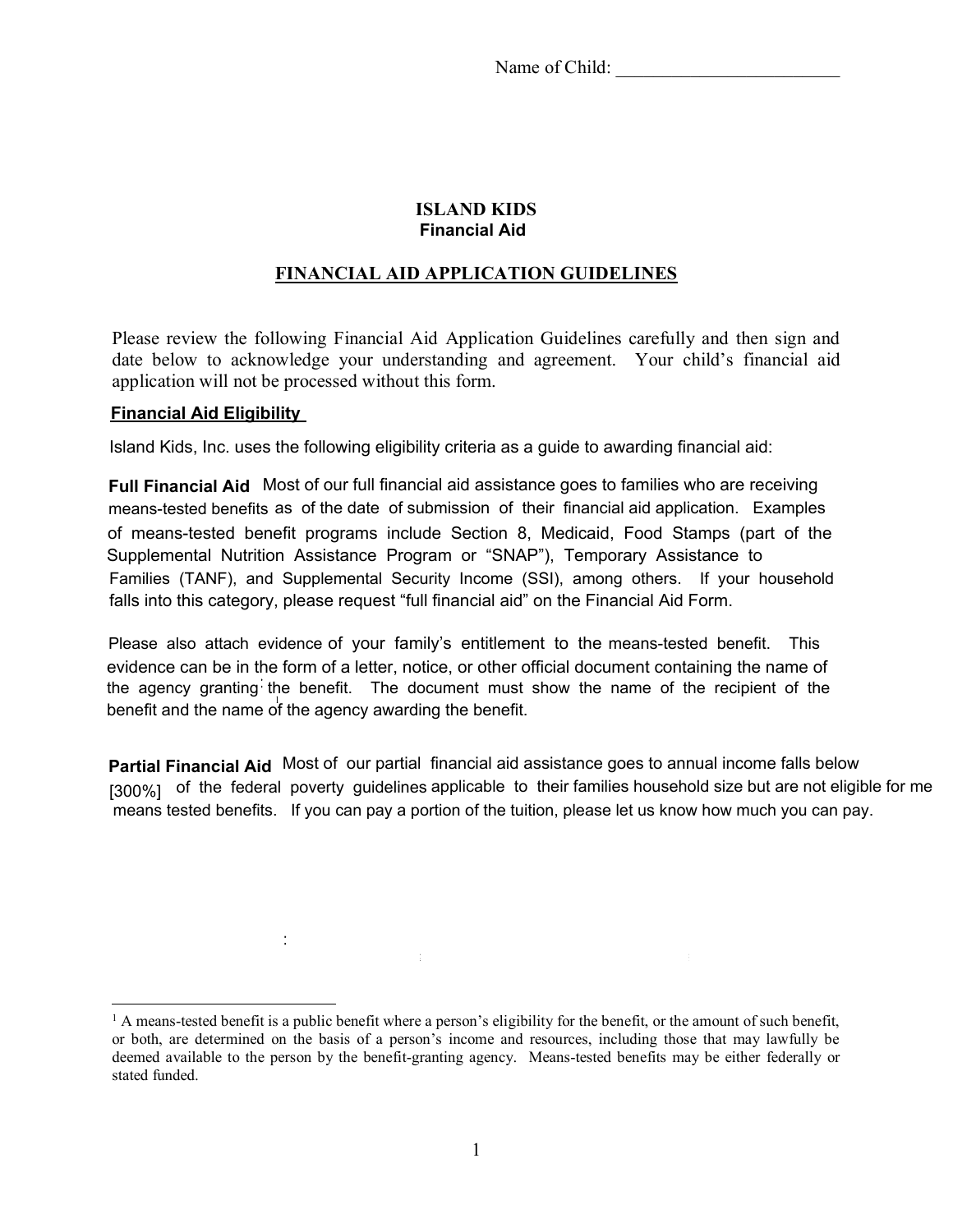#### ALL AWARDS OF FINANCIAL AID ARE MADE AT THE SOLE AND EXCLUSIVE DISCRETION OF THE ISLAND KIDS BOARD OF DIRECTORS OF ISLAND KIDS, INC. WE MAY REQUEST ADDITIONAL INFORMATION IF DEEMED NECESSARY.

**Other Financial Aid**: We generally consider financial aid applications from households with a

By signing below, I acknowledge that I understand the Financial Aid Guidelines above and I agree with financial responsibility for extended family members). *We cannot grant financial aid due to*  them. I am the parent or guardian authorized to sign this form. *financial strains arising because a child is enrolled in other childcare programs or other* 

household is eligible for financial assistance due to extenuating circumstances, please submit a Parent/Guradian Signature: \_\_\_\_\_\_\_\_\_\_\_\_\_\_\_\_\_\_\_\_\_\_\_\_

Printed Name: \_\_\_\_\_\_\_\_\_\_\_\_\_\_\_\_\_\_\_\_\_\_\_\_\_\_\_

:

PLEASE REQUEST FINANCIAL AID ONLY FOR THE WEEKS YOU ARE CERTAIN YOUR CHILD WILL BE IN ATTENDANCE AT ISLAND KIDS SUMMER CAMP. PLEASE Relationship to Child: \_\_\_\_\_\_\_\_\_\_\_\_\_\_\_\_\_\_\_\_\_\_\_\_\_

LOSS OF FINANCIAL AID.

 $\overline{a}$ 

.

Data:<br>Data: PLANS TO BE AWAY, PLEASE DO NOT ENROLL YOUR CHILD FOR THOSE WEEKS Date: \_\_\_\_\_\_\_\_\_\_\_\_\_\_\_\_\_\_\_\_\_\_\_\_\_\_\_\_\_\_\_\_\_\_\_\_\_\_\_\_

<sup>&</sup>lt;sup>3</sup> The federal poverty guidelines are published annually and are available here: http://aspe.hhs.gov/povertyguidelines.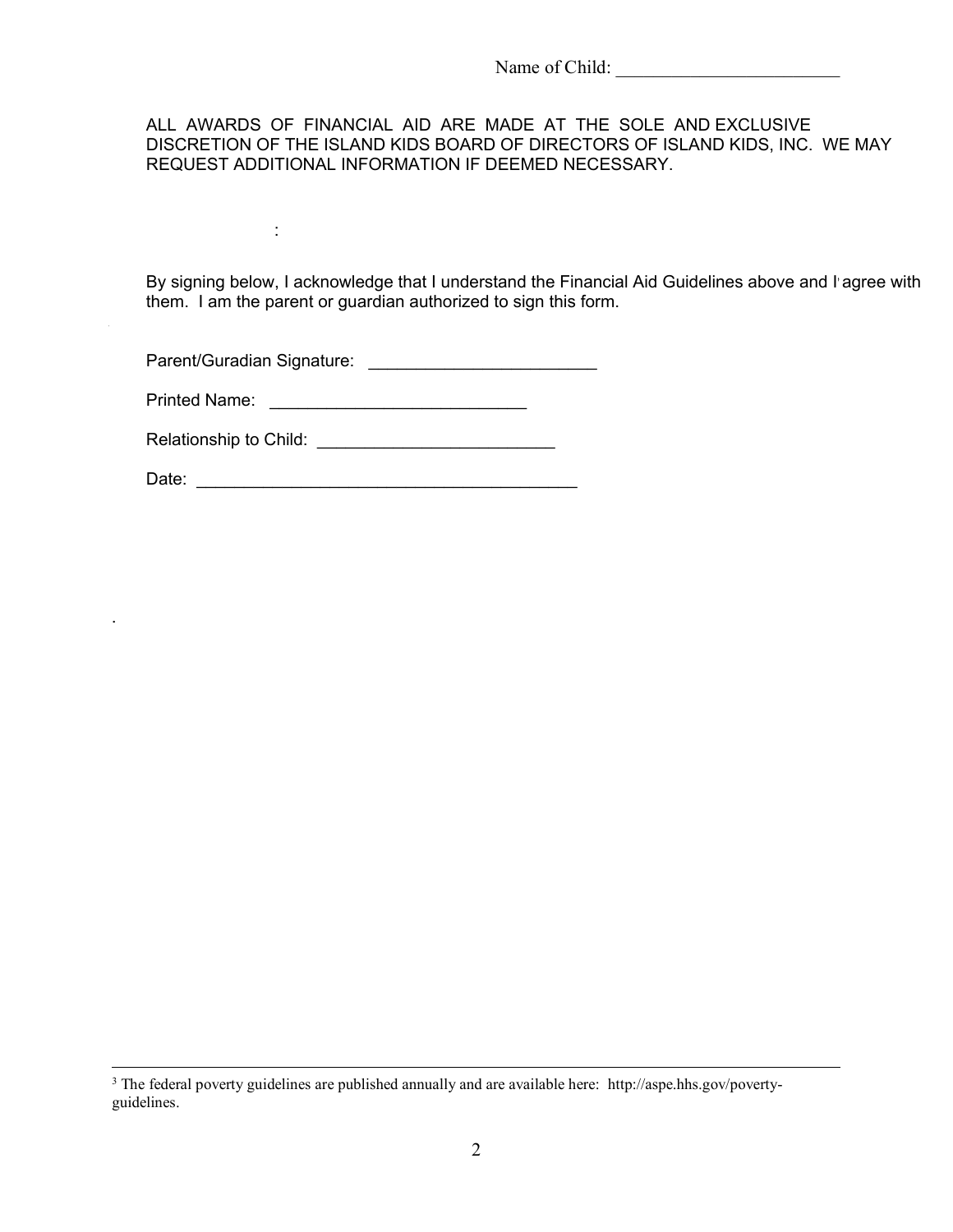Name of Child: \_\_\_\_\_\_\_\_\_\_\_\_\_\_\_\_\_\_\_\_\_\_\_\_

# **ISLAND KIDS**

# **FINANCIAL AID APPLICATION FORM**

Please fill out this form completely. Missing or incomplete information will delay our review and may result in rejection of your application.

| Names of any siblings/relatives also applying to attend Island Kids Day Camp this year: |                                                                                                                      |  |
|-----------------------------------------------------------------------------------------|----------------------------------------------------------------------------------------------------------------------|--|
|                                                                                         |                                                                                                                      |  |
|                                                                                         | <u> 1989 - Andrea Santa Andrea Santa Andrea Santa Andrea Santa Andrea Santa Andrea Santa Andrea Santa Andrea San</u> |  |
|                                                                                         | ,我们也不会有什么。""我们的人,我们也不会有什么?""我们的人,我们也不会有什么?""我们的人,我们也不会有什么?""我们的人,我们也不会有什么?""我们的人                                     |  |
|                                                                                         |                                                                                                                      |  |
| Number of Adults in Household: _____                                                    | Number of Children in Household: _____                                                                               |  |